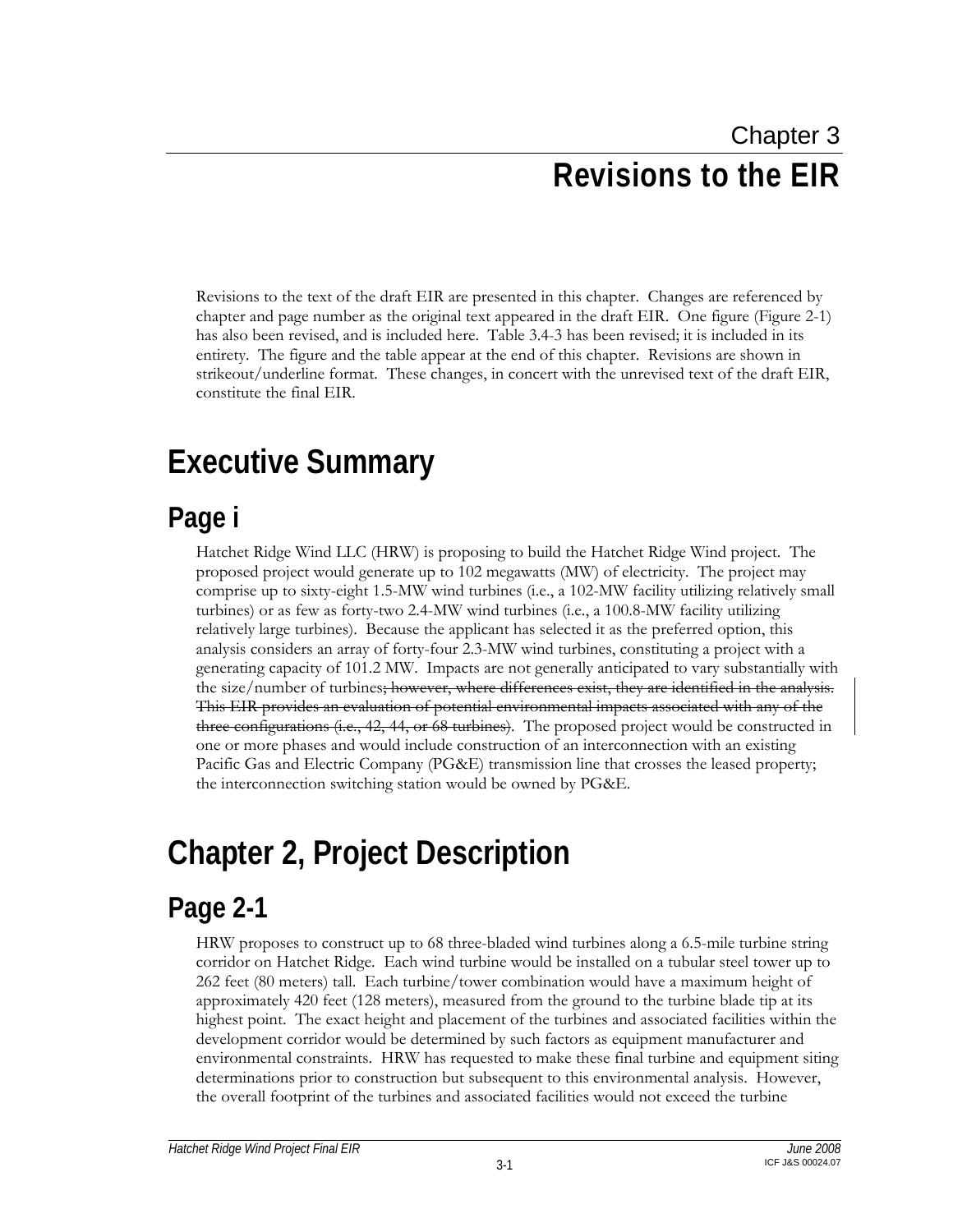development corridor boundaries as shown in Figure 2-1; the final permanent project footprint of the Hatchet Ridge Wind Energy project would be approximately 73 75.6 acres.

## **Page 2-7**

 An interconnection switching station (to be owned by PG&E) would be constructed adjacent to the existing 230 kV PG&E transmission line. The switching station is planned to be located adjacent to the associated existing PG&E transmission line, most likely in Section 28 of Township 35N, Range 2E Mt. Diablo Baseline & Meridian. The switching station would occupy approximately  $2-4.6$  acres. It would be a graveled, fenced area with switching equipment and an area to park utility vehicles.

# **Section 3.1, Aesthetics and Visual Resources**

### **Page 3.1-11**

### **Impact AES-2: Adverse effects on a scenic vista by degrading the visual character of the project area and its surroundings (significant and unavoidable)**

As described in Chapter 2, *Project Description*, the proposed project involves installing wind turbines along the ridgeline of Hatchet Mountain. It would introduce large, vertical, artificial structures with revolving turbine blades into the viewshed and would change the ridgeline from one that is predominantly natural to one with distinct artificial features that would be highly visible to Burney residents and businesses, roadway travelers, and recreationists in or on the outskirts of Burney. Between 42 and 68 turbines, with hub height of either 65 or 80 meters would be installed along a 6.5-mile alignment along the ridgeline. Relative to baseline conditions, these turbines would substantially alter the existing visual character and quality of views toward the ridge regardless of the number or height of the turbines. As shown in the simulation for Viewpoint 1 (Figure 3.1-11), at such distances the turbines would not be very noticeable and would not affect the existing visual character. Moreover, movement of the turbines from this vantage would not be very noticeable due to distance. However, as shown in simulations for Viewpoints 2 and 3 (Figures 3.1-12 and 3.1-13, respectively), from closer vantage points (e.g., Burney) the turbines become prominent visual features on the ridgeline and alter the visual character and quality for all viewer groups. In addition to the size, movement of the turbines would likely draw more focused viewer attention toward the structures than would stationary structures of equal size and visual mass. Furthermore, the visibility and stature of the turbines would be more pronounced in the morning hours after sunrise when the turbines are illuminated by the lower angle of the sun, and during sunset when they are silhouetted against the evening sky.

## **Page 3.3-13**

### **Mitigation Measure AES-1: Use rapid-discharge flashing red safety lighting**

As discussed in Chapter 2, *Project Description*, studies have suggested that use of a flashing red light reduces the visual impacts on neighboring communities. To comply with FAA regulations, Accordingly, a rapid-discharge flashing red light will be used rather than a single incandescent light to comply with FAA regulations.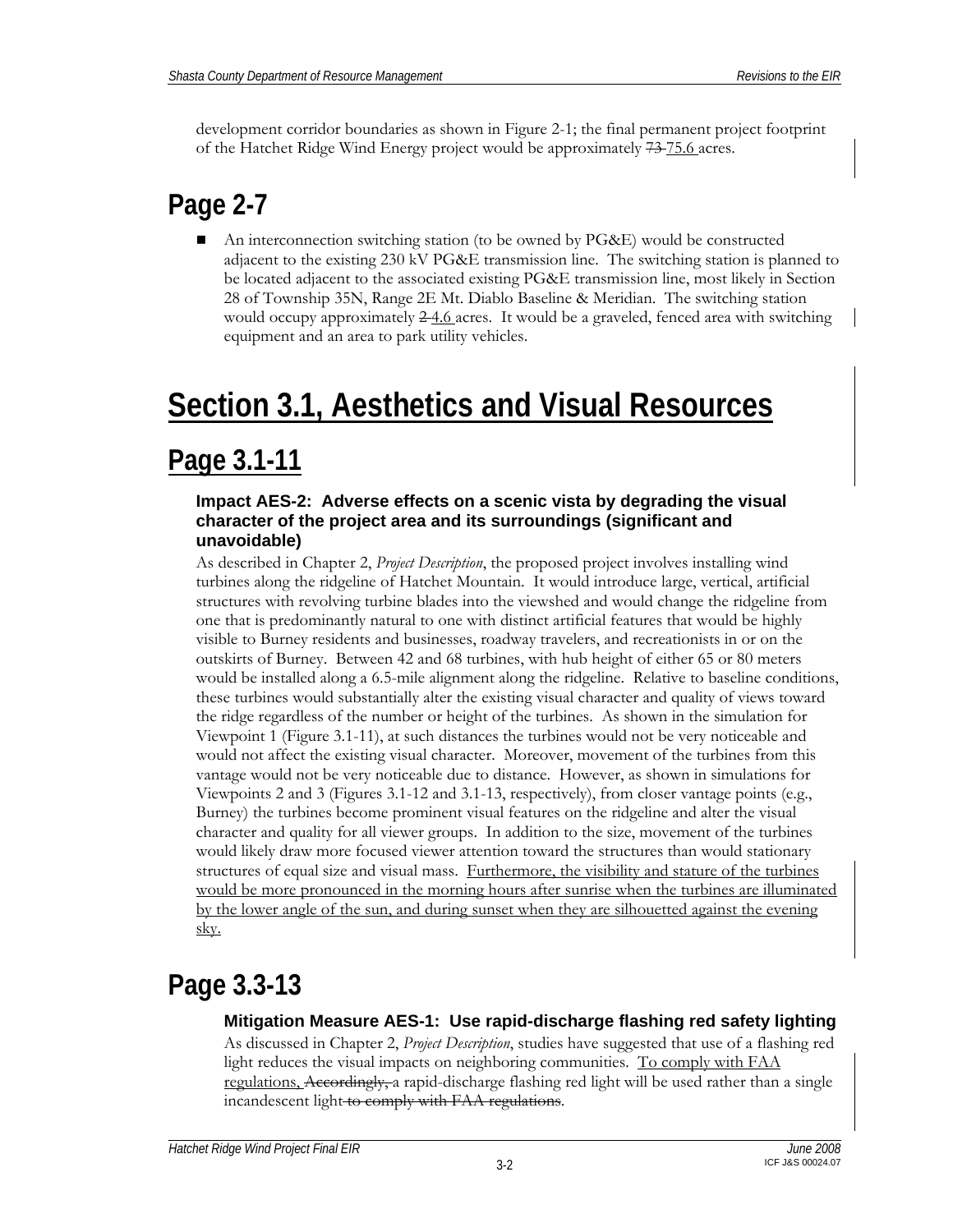# **Section 3.3, Air Quality**

## **Page 3.3-11 (Mitigation Measure AIR-1)**

 All land clearing, grading, earth moving, and excavation activities on a project will be suspended when winds are expected to exceed 20 miles per hour. If ground-disturbing activities are conducted under windy conditions (in excess of 20 miles per hour), the applicant will ensure that best available dust prevention techniques are used during such activities and will increase the frequency of watering to protect air quality as needed.

# **Section 3.4, Biological Resources**

## **Following Page 3.4-8**

Table 3.4-3 has been revised. Errors in the *Potential Occurrence in Project Area* column of the table have been corrected for several species. The revised table is reproduced in its entirety at the end of this chapter.

## **Page 3.4-17 (Mitigation Measure BIO-3)**

 Construct project components using the setback recommendations established in USACE and California Department of Fish and Game guidance: a 100-foot setback from wetlands and streams and a 250-foot setback from wetlands, streams, and ephemeral pools that provide habitat for special-status amphibiansspecies.

## **Page 3.4-20**

### **Mitigation Measure BIO-6: Monitor avian and bat mortality rates and implement adaptive management measures, if necessary**

Mitigation Measure BIO-6 involves preparing and implementing a multifaceted program of avian and bat mortality monitoring and implementing adaptive management measures, as needed. It comprises the components listed below.

- Forming a technical advisory committee (TAC).
- **Preparation and implementation of an avian and bat mortality monitoring study plan,** and submittal of annual monitoring reports.
- Evaluating results of the monitoring study relative to specified fatality thresholds.
- **Providing funding for and implementation of offsite mitigation for potential take of fully** protected species and/or impacts on other avian or bat species.
- **Providing a secondary compensatory mitigation fund for implementation of offsite** habitat enhancement or protection/conservation measures.
- **Preparing and implementing an onsite habitat protection and enhancement plan.**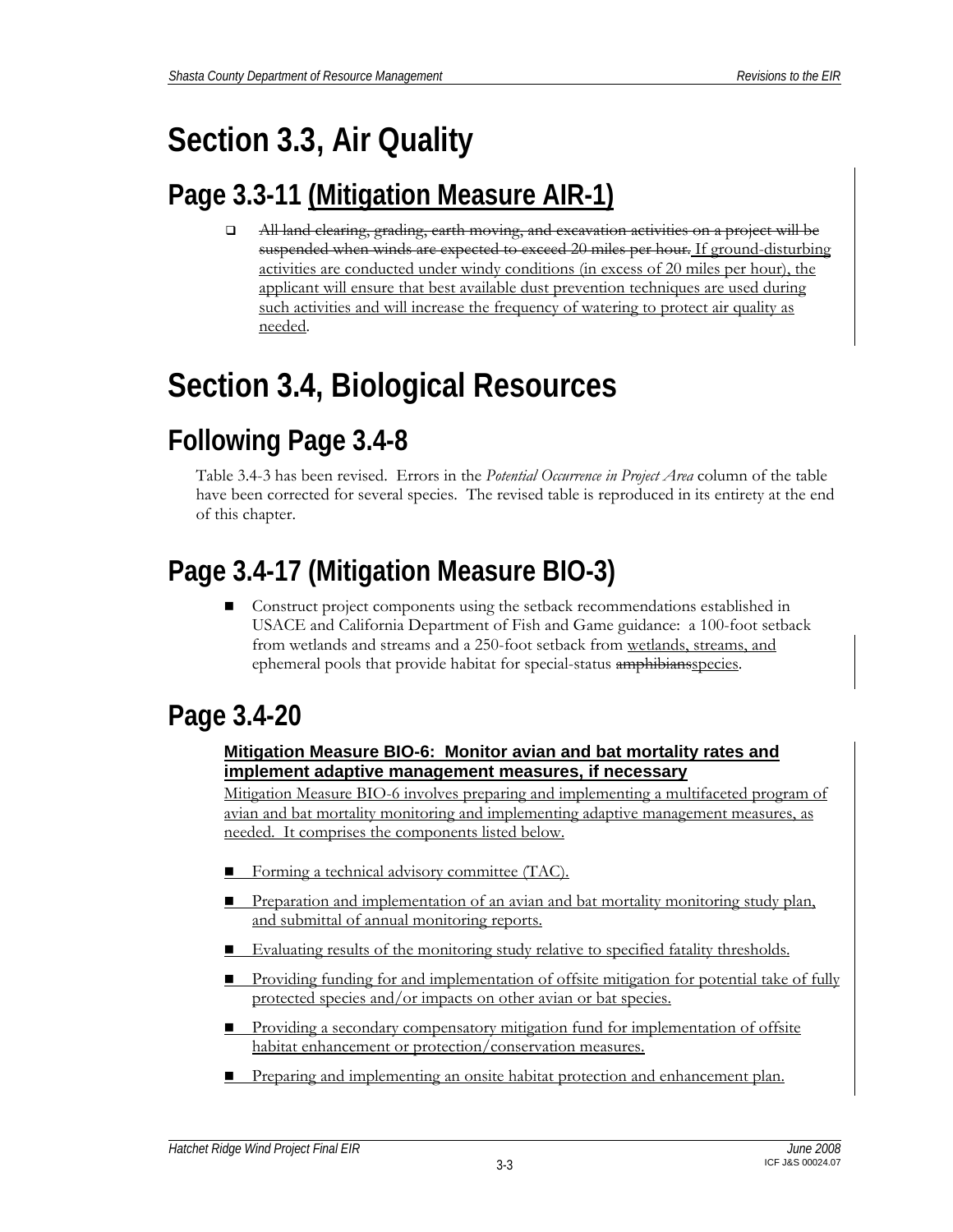**I** Implementation of adaptive operational management measures, based on monitoring results, if necessary.

A summary table presenting the Mitigation Measures Decision Framework is presented at the end of the description of this BIO-6 mitigation measure.

**Technical Advisory Committee.** Shasta County Department of Resource Management shall be responsible for the formation of a Technical Advisory Committee (TAC). Invitations for participation shall be sent to representatives from the California Department of Fish and Game, the U.S. Fish and Wildlife Service, Shasta County Department of Resource Management, the applicant's project operations and construction managers (also referred to herein as "project owner" or "owner"), and a not-for-profit organization dedicated to avian conservation. The County shall make reasonable efforts to ensure participation by the above parties, but notwithstanding failure of any of these representatives to respond or agree to participate, the TAC shall be formed prior to the initiation of project operations. As its first order of business the TAC shall approve its Charter which shall specify all organizational matters including but not limited to notice, frequency and conduct of meetings, and specification of those decisions which may be determined solely by the TAC without subsequent directive from the Planning Director. Attendance at TAC meetings shall be by invitation of its members only.

The TAC shall review and approve monitoring protocols prior to project operations and prior to implementation of any new or revised protocols. The TAC will review results from fatality monitoring to determine if fatality thresholds have been exceeded or if fatality of fully protected species has occurred. If such thresholds have been exceeded, the TAC shall make recommendations to the County Planning Director to require implementation of mitigation measures pursuant to the Mitigation Measures Decision Framework table below. To the extent practicable, decisions of the TAC shall be made using best available science as determined by the TAC. In the event that decisions cannot be made by consensus, decisions of the TAC shall be made by simple majority vote. The Planning Director shall have final authority to direct their implementation. Prior to making any decision based on a TAC recommendation, the Planning Director shall review the recommendations of the TAC and may consider additional recommendations of, or any other information provided by, any of its voting members.

**Monitoring Study.** The project owner shall implement and fully fund a 3-year operational avian and bat fatality monitoring study by a qualified professional recommended by the TAC and approved by the County Planning Director, which will begin when the first turbine begins operation, pursuant to the monitoring protocols developed by the TAC and approved by the Planning Director. The owner shall submit the monitoring results in an annual monitoring report, submitted to the TAC.

After the first full 2 years of monitoring after the entire project is in operation, a third year will be scheduled as determined by the TAC. Additional years of monitoring at the owner's expense may be required should population-level impacts on any species become apparent. Consultation among the California Department of Fish and Game, the U.S. Fish and Wildlife Service, and Shasta County Department of Resource Management shall occur on a semiannual basis through the TAC process during the monitoring study to determine the need for continued monitoring or additional studies specific to refining mitigation measures. One objective of the monitoring study will be to determine if specific additional mitigation for impacts is warranted and what the mitigation should entail. Additional mitigation will be required if fatality rates exceed a threshold of concern for a particular species or groups of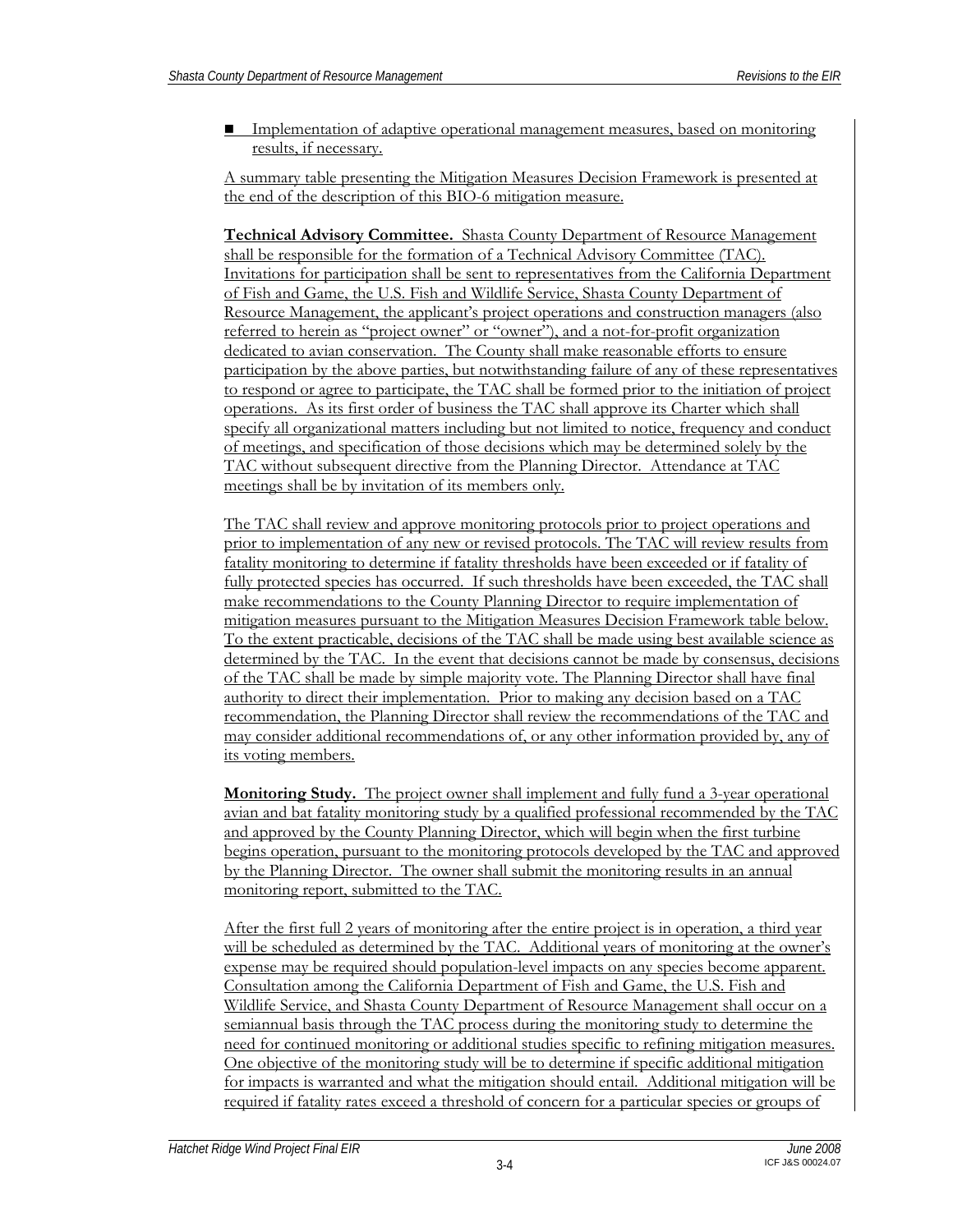species. See the fatality thresholds table below; note that due to state fully protected status for bald eagle and sandhill crane, more than one fatality of either shall constitute a requirement for additional mitigation as described below. To determine if a threshold has been exceeded, the average annual fatality rate for species and species groups will be determined after each year of monitoring. Fatality thresholds listed in the table below were determined based on the pre-project surveys, current knowledge of species that are likely to use the habitat in the project area, the EIR impact analysis, and the regulatory status of the potentially impacted species. The owner shall arrange for a permit to enter for research/monitoring purposes for qualified scientists (when funded by others) subject to approval of the TAC.

The operational monitoring study shall be designed to determine the level of each avian or bat species' mortality from the project and must take into account biases such as the searcher efficiency, carcass removal, and effective search area to estimate total mortality from the project, using methods such as those described in the California Energy Commission's *California Guidelines for Reducing Impacts to Birds and Bats from Wind Energy Development*. The determination of exceedance of fatality thresholds shall be based on the results of the monitoring, so will therefore be expressed as an annual rate per turbine or per MW. This method effectively utilizes the adjusted or calculated fatalities impacts, as opposed to just the observed impacts. For example, the number of fatalities for any given species that are found may not be the total number of that species actually impacted because of the biases associated with searcher efficiency (carcasses that are not found) or carcass removal (carcasses scavenged before they could be found).

**Fatality Thresholds.** Due to the project's potential for causing fatalities to bald eagle and sandhill crane, which are state fully protected species, compensatory mitigation is mandatory prior to construction (described further below). Under California law, any take of a fully protected species is illegal. Per the EIR, the project owner will assume impacts are possible and will mitigate up front for these potential impacts. Additionally, if impacts exceed the fatality thresholds identified in the tables below, additional mitigation will be required as described in the mitigation framework outlined below. Exceedance of the following fatality thresholds would trigger the TAC to evaluate additional mitigation and to use the funds set aside in a secondary compensatory mitigation fund as prescribed in the following below.

#### **Fully Protected Species**

| <b>Species</b>    | <b>Fatality Thresholds</b> |
|-------------------|----------------------------|
| <b>Bald</b> eagle | 1 fatality per year        |
| Sandhill crane    | 1 fatality per year        |

#### **Special-Status Species**

| Species              | Fatality Threshold Per Year of Operations           |
|----------------------|-----------------------------------------------------|
| Other raptor species | 0.35 fatalities per turbine; 0.15 fatalities per MW |
| Yellow warbler       | 0.07 fatalities per turbine; 0.03 fatalities per MW |
| Owls                 | 0.11 fatalities per turbine; 0.05 fatalities per MW |

**Funding for Offsite Mitigation for State Fully Protected Species Prior to Project Construction and Operation.** In recognition of the project's potential to take state fully protected species (bald eagle and sandhill crane), which, were a take permit possible per the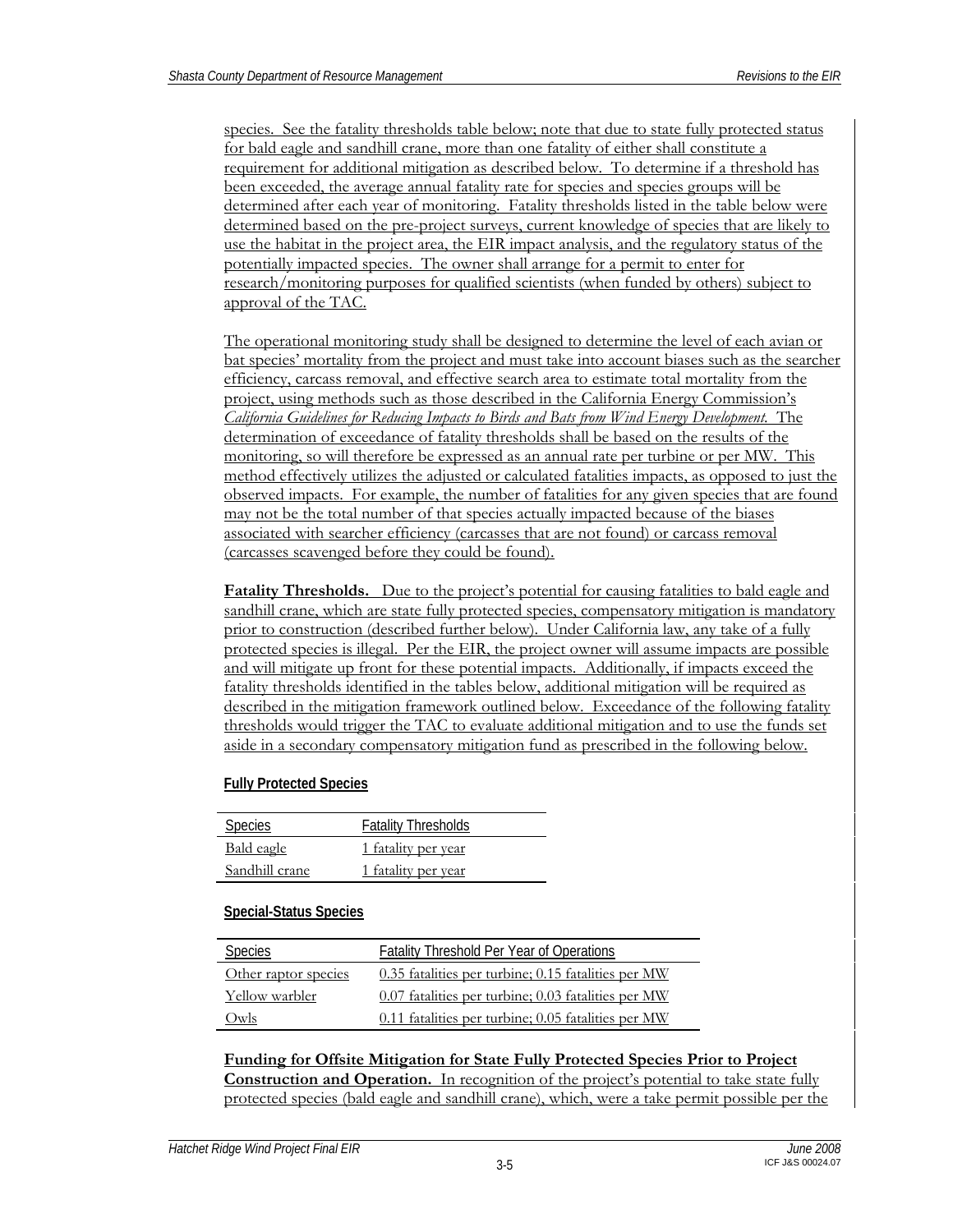State Fish and Game Code, would require the owner to minimize and fully mitigate for all take, the owner shall provide for compensatory mitigation prior to construction. Mitigation will involve acquisition of offsite habitat appropriate for sandhill crane and bald eagle. For impacts on sandhill crane, the project owner will work with an appropriate wildlife refuge with nesting and breeding habitat located such that sandhill crane populations potentially impacted have a reasonable nexus to populations that breed on the lands to be acquired. The acreage and quality of acquired breeding land shall be chosen to optimize opportunity for breeding enhancement of sandhill cranes at a ratio of 2:1 (i.e., two birds produced annually from enhanced or preserved breeding habitat for each bird potentially killed; best available estimate is 1 fatality per year). Title to acquired parcel(s) will be transferred to the wildlife refuge for preservation, enhancement, and management of sandhill crane breeding habitat prior to construction. The project owner shall also donate \$100,000 to a reputable land trust or conservation program approved by the California Department of Fish and Game and U.S. Fish and Wildlife Service for the purpose of preservation and enhancement of bald eagle breeding habitat. The program may involve acquisition of lands, purchase of a conservation easement, land stewardship or conservation, or research projects.

### **Secondary Compensatory Mitigation Fund for Implementation of Offsite Species or Habitat Enhancement or Protection/Conservation Measures.** If data show that a

fatality threshold of concern has been exceeded, the project owner shall implement additional mitigation measures that the County Planning Director determines are appropriate, based on the TAC's recommendations and analysis of the data and best available information for the species impacted. Such mitigation shall be designed to benefit the affected species or species group (e.g., raptors). Examples of appropriate additional mitigations include, but are not limited to, protection of nesting habitat for the affected species through purchase or conservation easement, enhancement of habitat or protected areas, creating artificial nesting habitat (e.g., nest structures), improving wildfire response and prevention, modifications of onsite conditions (e.g., grazing, weed control), wetland enhancement or creation, species-related research to improve knowledge of a species and conservation needs (e.g., bat population research), contributing to established conservation programs for specific species or issues (e.g., Bat Wind Energy Cooperative), and establishing a compensatory mitigation fund for species-specific conservation programs. Focusing mitigation on specific impacted species and resources is consistent with state and national policies for environmental protection such as the California Environmental Quality Act, National Environmental Policy Act, Endangered Species Act, and Clean Water Act.

**Onsite Habitat Protection and Enhancement Plan.** Onsite habitat modification/ protection or enhancement measures shall also be implemented if thresholds for additional mitigation are reached or unexpected fatalities occur. Unexpected fatalities include exceedance of the above-established fatality thresholds or fatalities of special-status species not anticipated in pre-operations studies. Examples of possible mitigation measures include, but are not limited to, protection of nests identified within the project boundary, alterations to habitat within the study area to inhibit or enhance certain species' success, and modification of lighting schemes to address fatalities related to lighting at the project site. The TAC shall review and consider the relevant data and recommend the appropriate habitat protection measures to be implemented for the particular species in question.

**Adaptive Operational Management Measures.** Further mitigation that includes operations strategies for the wind project would be considered only if the above-described additional species- or resources-specific mitigation measures imposed by the Planning Director fail to mitigate the fatality threshold exceedance after 1 year of implementation, as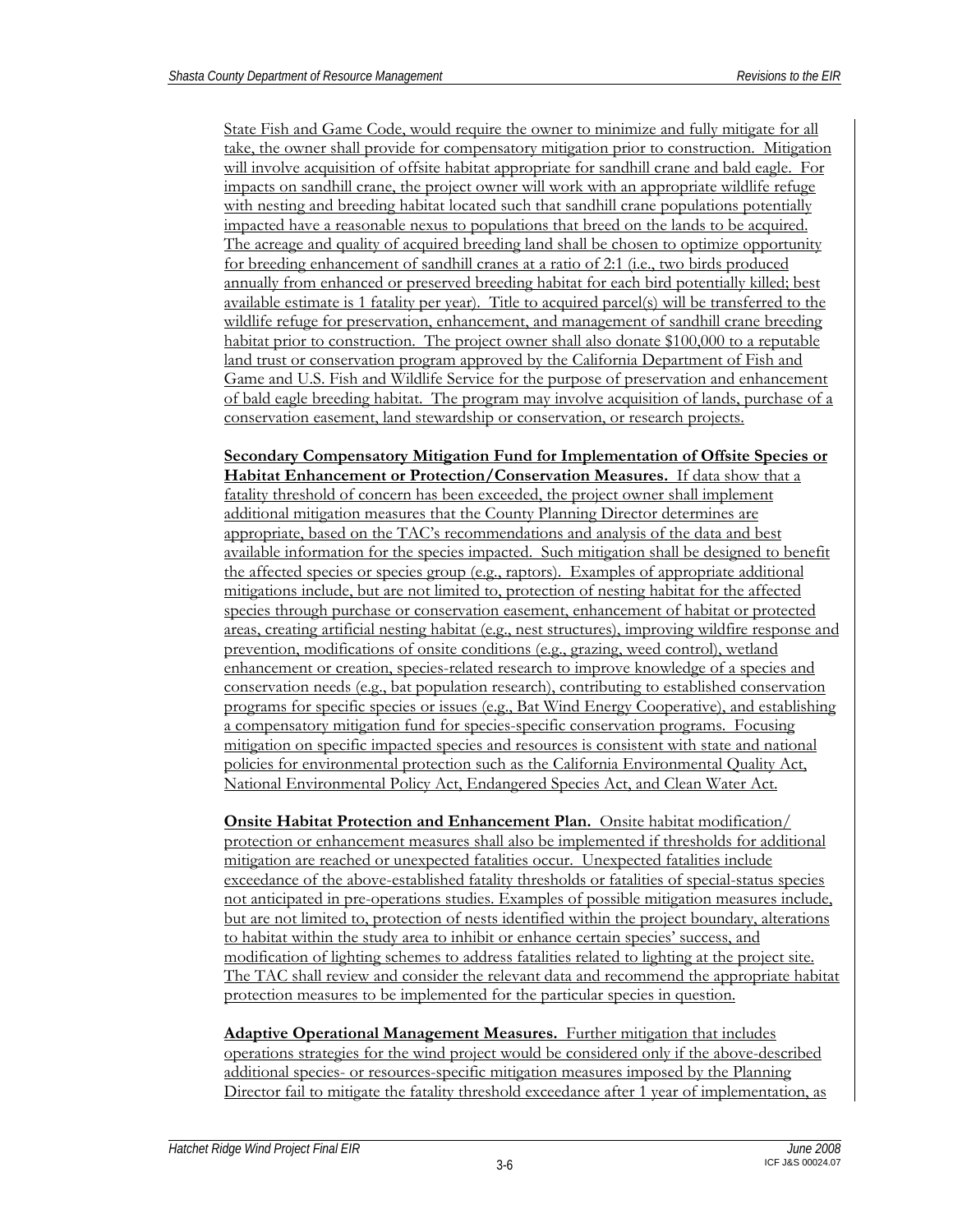determined by the recommendation of the TAC based on its review and analysis of the monitoring data following implementation of the above-described measures. Also, the operations strategies must be designed to benefit the appropriate species or species group (e.g., raptors) where a threshold for significant impacts has been exceeded and there are no other appropriate mitigation measures to offset the impact. Any operations management strategies would be developed by the TAC with input from the project owner's operations management team and Shasta County's Department of Resource Management, so that project owner expertise and understanding of feasibility related to turbine management is considered in the process.

**Additional Research.** Additional research may be needed if unexpected fatalities occur as a result of operations. Unexpected fatalities include exceedance of the above-established fatality thresholds or fatalities of special-status species not expected in pre-operations studies. The scope of any additional studies shall be limited to addressing specific unexpected fatalities, and the results shall be used to determine appropriate additional mitigation measures; the owner shall provide updates to State BIOS and CNDDB records within 6 months of any new information on species occurrences, diversity, or migration.

**Mitigation Measures Decision Framework.** The following table provides a listing and summary of each component of the mitigation measures BIO-6 program, as well as the timing and responsibility for implementation and triggers for additional mitigation.

| Mitigation<br>Measure<br>Component | <b>Summary Description</b>                                                                                                                                                                                                                                                                                                                                                                                                                                                                                                                                                             | Timing/Duration/Formulae                                                                                                                                                                                                                                                                                                                                                     | Trigger/Threshold for<br><b>Additional Mitigation</b>                                                                                                                                                                         |
|------------------------------------|----------------------------------------------------------------------------------------------------------------------------------------------------------------------------------------------------------------------------------------------------------------------------------------------------------------------------------------------------------------------------------------------------------------------------------------------------------------------------------------------------------------------------------------------------------------------------------------|------------------------------------------------------------------------------------------------------------------------------------------------------------------------------------------------------------------------------------------------------------------------------------------------------------------------------------------------------------------------------|-------------------------------------------------------------------------------------------------------------------------------------------------------------------------------------------------------------------------------|
| Technical<br>Advisory<br>Committee | Formation of a Technical Advisory<br>Committee (invited parties shall include one<br>representative each from the CDFG,<br>USFWS, one conservation organization.<br>project operations and construction manager<br>(the owner), and Shasta County Department<br>of Resource Management). The TAC shall be<br>limited to one voting member from each<br>party, with advisors for each party allowed to<br>attend and participate in meetings and lend<br>expertise to the members. See Technical<br><i>Advisory Committee</i> above for further details on<br>the operation of the TAC. | The TAC shall be formed<br>during construction and shall<br>hold its first meeting prior to<br>the commencement of<br>commercial project<br>operations in order to review<br>and make initial<br>recommendations for the<br>monitoring study protocols.<br>Thereafter, the TAC shall<br>meet at least semiannually to<br>review the results of avian<br>fatality monitoring. | If the monitoring<br>studies show that any<br>fatality thresholds have<br>been exceeded, the<br>TAC shall confer to<br>make recommendations<br>to the Planning<br>Director for additional<br>mitigation as outlined<br>below. |

#### **Mitigation Measures Decision Framework for BIO-6**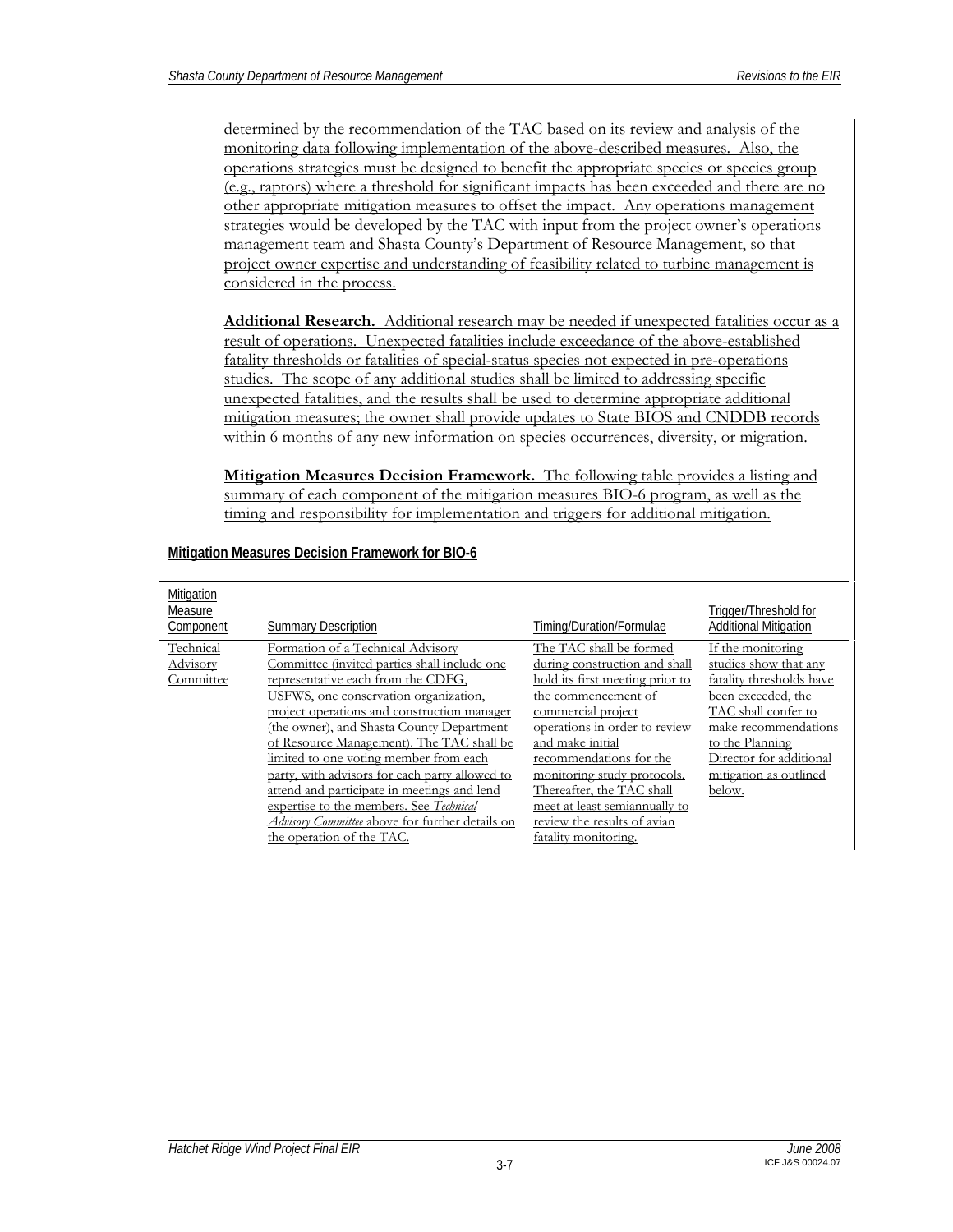| Mitigation<br>Measure                                                                                  |                                                                                                                                                                                                                                                                                                                                                                                                                                                                                                                                                                                                                                                                                                                                                                                                                                                                                                                                                                                                                                                                                                                                                                                                                     |                                                                                                                                                                                                                                                                                                                                                                                                                                                                                                                                                                                                                                         | Trigger/Threshold for                                                                                                                                                                                                                                                                                                                                                                                                                                                                                                                                                                                                                                                                                                                                                                                                                                                                          |
|--------------------------------------------------------------------------------------------------------|---------------------------------------------------------------------------------------------------------------------------------------------------------------------------------------------------------------------------------------------------------------------------------------------------------------------------------------------------------------------------------------------------------------------------------------------------------------------------------------------------------------------------------------------------------------------------------------------------------------------------------------------------------------------------------------------------------------------------------------------------------------------------------------------------------------------------------------------------------------------------------------------------------------------------------------------------------------------------------------------------------------------------------------------------------------------------------------------------------------------------------------------------------------------------------------------------------------------|-----------------------------------------------------------------------------------------------------------------------------------------------------------------------------------------------------------------------------------------------------------------------------------------------------------------------------------------------------------------------------------------------------------------------------------------------------------------------------------------------------------------------------------------------------------------------------------------------------------------------------------------|------------------------------------------------------------------------------------------------------------------------------------------------------------------------------------------------------------------------------------------------------------------------------------------------------------------------------------------------------------------------------------------------------------------------------------------------------------------------------------------------------------------------------------------------------------------------------------------------------------------------------------------------------------------------------------------------------------------------------------------------------------------------------------------------------------------------------------------------------------------------------------------------|
| Component                                                                                              | <b>Summary Description</b>                                                                                                                                                                                                                                                                                                                                                                                                                                                                                                                                                                                                                                                                                                                                                                                                                                                                                                                                                                                                                                                                                                                                                                                          | Timing/Duration/Formulae                                                                                                                                                                                                                                                                                                                                                                                                                                                                                                                                                                                                                | <b>Additional Mitigation</b>                                                                                                                                                                                                                                                                                                                                                                                                                                                                                                                                                                                                                                                                                                                                                                                                                                                                   |
| Fatality<br>monitoring<br>and thresholds                                                               | Fatality monitoring will be conducted by a<br>qualified biologist approved by the TAC and<br>will be used to compare pre-operations<br>predictions of fatality with actual fatalities<br>associated with project operations to<br>determine if impact thresholds have been<br>exceeded. Carcass scavenge calibration shall<br>commence on the first appropriate day for<br>the applicable species after day 1 of<br>operations. In addition the owner shall<br>arrange for a permit to enter for<br>research/monitoring purposes for qualified<br>scientists (when funded by others) subject to<br>approval of the TAC.<br>Additionally, project operations staff will be<br>trained in handling and reporting avian<br>fatalities encountered in the course of turbine<br>maintenance and other regular activities on<br>site. A protocol for project staff will be<br>developed through coordination with the<br>California Department of Fish and Game and<br>the County for appropriate handling and<br>reporting of fatalities. The project owner<br>acknowledges that project staff training is<br>intended to supplement, not substitute, for<br>the formal monitoring study requirements<br>outlined above. | Three years, beginning as<br>close as possible to the first<br>day of commercial project<br>operations. Additional<br>periods of monitoring shall<br>be required should results of<br>monitoring studies suggest<br>that additional monitoring is<br>warranted. See Monitoring<br><b>Study and Fatality Thresholds</b><br>above for further details.                                                                                                                                                                                                                                                                                    | Referral to the TAC for<br>potential changes to<br>monitoring methods<br>and additional<br>monitoring or research<br>shall occur if the<br>monitoring studies<br>show that the fatality<br>thresholds are<br>exceeded. The TAC<br>shall review the first<br>year of monitoring data<br>to determine whether to<br>recommend to the<br>Planning Director any<br>changes or refinements<br>to the monitoring<br>protocols.<br>Reasons for extending<br>monitoring beyond the<br>3 years include: fatality<br>of species not expected<br>during pre-project<br>surveys, fatality of<br>special-status or fully<br>protected species<br>exceeding thresholds,<br>and inadequacy of<br>monitoring data.<br>Additional monitoring<br>or changes to the<br>monitoring protocols<br>will be subject to the<br>approval of the<br>Planning Director<br>based upon the<br>recommendations of<br>the TAC. |
| Up-front<br>compensatory<br>mitigation for<br>potential bald<br>eagle and<br>sandhill crane<br>impacts | The owner shall provide for compensatory<br>mitigation prior to construction for potential<br>impacts on bald eagle and sandhill crane.                                                                                                                                                                                                                                                                                                                                                                                                                                                                                                                                                                                                                                                                                                                                                                                                                                                                                                                                                                                                                                                                             | For sandhill crane and bald<br>eagle, mitigation will involve<br>acquisition, enhancement, or<br>preservation of sufficient<br>offsite breeding habitat at a<br>2:1 ratio of potential<br>mortality. The project<br>owner will work with the<br>appropriate wildlife refuge to<br>identify appropriate sandhill<br>crane breeding habitat for<br>acquisition. Lands will be<br>transferred to the wildlife<br>refuge for preservation and<br>enhancement. For bald<br>eagle, mitigation will be<br>contribution of \$100,000 to<br>a reputable land trust or<br>conservation program<br>approved by DFG and<br>USFWS for the purpose of | Due to the project's<br>potential for causing<br>fatalities of bald eagle<br>and sandhill crane,<br>which are state fully<br>protected species.<br>compensatory<br>mitigation is mandatory<br>prior to construction.                                                                                                                                                                                                                                                                                                                                                                                                                                                                                                                                                                                                                                                                           |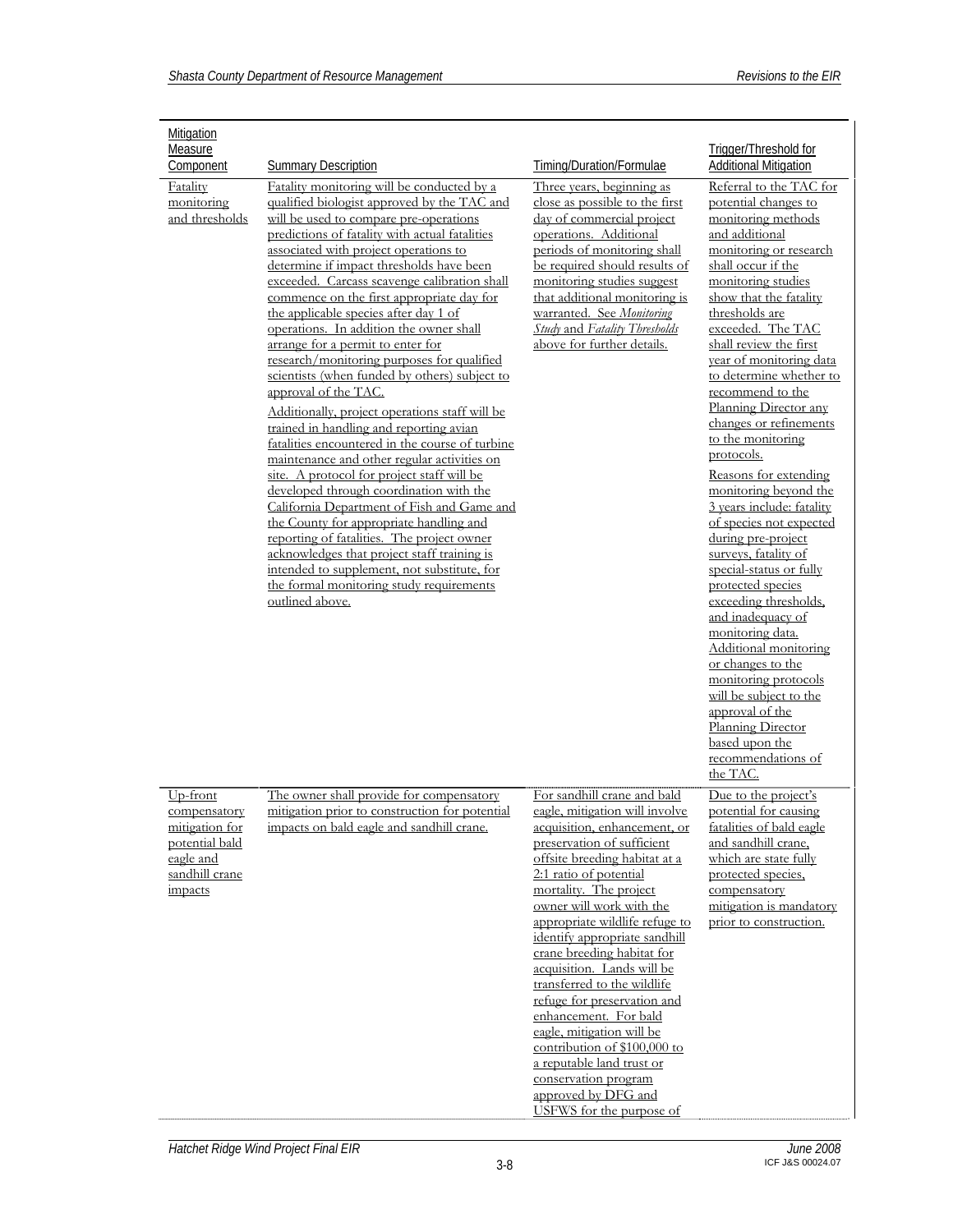| <b>Mitigation</b><br>Measure                            |                                                                                                                                                                                                                                                                                                                                                                                                                                                                                                                                                                                                                                                                                                                                                                                                                                                                                                                          |                                                                                                                                                                                                                                                                                                                                                                                                                                                                                                                                                                                                                                           | Trigger/Threshold for                                                                                                                                                                                                                                                                                              |
|---------------------------------------------------------|--------------------------------------------------------------------------------------------------------------------------------------------------------------------------------------------------------------------------------------------------------------------------------------------------------------------------------------------------------------------------------------------------------------------------------------------------------------------------------------------------------------------------------------------------------------------------------------------------------------------------------------------------------------------------------------------------------------------------------------------------------------------------------------------------------------------------------------------------------------------------------------------------------------------------|-------------------------------------------------------------------------------------------------------------------------------------------------------------------------------------------------------------------------------------------------------------------------------------------------------------------------------------------------------------------------------------------------------------------------------------------------------------------------------------------------------------------------------------------------------------------------------------------------------------------------------------------|--------------------------------------------------------------------------------------------------------------------------------------------------------------------------------------------------------------------------------------------------------------------------------------------------------------------|
| Component                                               | <b>Summary Description</b>                                                                                                                                                                                                                                                                                                                                                                                                                                                                                                                                                                                                                                                                                                                                                                                                                                                                                               | Timing/Duration/Formulae                                                                                                                                                                                                                                                                                                                                                                                                                                                                                                                                                                                                                  | <b>Additional Mitigation</b>                                                                                                                                                                                                                                                                                       |
| Secondary                                               | The applicant shall set aside a mitigation fund                                                                                                                                                                                                                                                                                                                                                                                                                                                                                                                                                                                                                                                                                                                                                                                                                                                                          | offsite preservation and<br>enhancement of bald eagle<br>habitat.<br>Proof of initiation of<br>compliance with the up-<br>front compensatory<br>mitigation requirements shall<br>be provided by the project<br>owner to the Planning<br>Director prior to the<br>issuance of any construction<br>permits.<br>A mitigation fund shall be                                                                                                                                                                                                                                                                                                   | Subject to the Planning                                                                                                                                                                                                                                                                                            |
| compensatory<br>mitigation<br>fund                      | to be used should threshold exceedances<br>occur. The mitigation fund shall be used for<br>habitat protection and enhancement,<br>additional research, and/or additional<br>mitigation determined to be appropriate by<br>the TAC to address threshold exceedances.<br>The TAC will recommend to the Planning<br>Director the best uses of the compensatory<br>mitigation fund.                                                                                                                                                                                                                                                                                                                                                                                                                                                                                                                                          | set up by the project owner<br>as a one-time endowment or<br>other type of protected<br>principal for individual<br>mitigation activities<br>approved by the Planning<br>Director, based on the<br>recommendations of the<br>TAC. The mitigation fund<br>shall be calculated at a rate<br>of \$1,000 per MW based on<br>the full capacity of the<br>project. Proof of funding<br>and the details of the fund's<br>principal value, custodial<br>financial institution, and<br>accessibility shall be<br>provided by the project<br>owner to the Planning<br>Director prior to the<br>commencement of<br>commercial project<br>operations. | Director's review and<br>approval of the<br>recommendations of<br>the TAC, and in<br>addition to all other<br>mitigation herein<br>described, the<br>Secondary<br>Compensatory<br>Mitigation Fund shall<br>be used when the<br>fatality thresholds<br>described above are<br>exceeded in any year of<br>operations |
| Onsite habitat<br>protection and<br>enhancement<br>plan | Onsite habitat modification/protection or<br>enhancement measures shall be implemented<br>if thresholds for additional mitigation are<br>reached or unexpected fatalities occur.<br>Unexpected fatalities include exceedance of<br>the above-established fatality thresholds or<br>fatalities of special-status species not<br>anticipated in pre-operations studies.<br>Examples of possible mitigation measures<br>include, but are not limited to, protection of<br>nests identified within the project boundary,<br>alterations to habitat within the study area to<br>inhibit or enhance certain species' success,<br>and modification of lighting schemes to<br>address fatalities related to lighting at the<br>project site. The TAC shall review and<br>consider the relevant data and recommend<br>the appropriate habitat protection measures<br>to be implemented for the particular species<br>in question. | The TAC shall make a<br>recommendation to the<br>Planning Director for<br>additional measures to be<br>included in a Habitat<br>Protection and<br>Enhancement Plan. Such<br>measures shall be<br>implemented as specified by<br>the Planning Director, but in<br>all cases shall be fully<br>implemented within 1 year<br>following the final decision<br>of the Planning Director to<br>impose specific additional<br>measures.                                                                                                                                                                                                          | If fatality thresholds are<br>exceeded, habitat<br>protection and<br>enhancement measures<br>may be needed, subject<br>to the recommendation<br>of the TAC and<br>approval of the<br>Planning Director.                                                                                                            |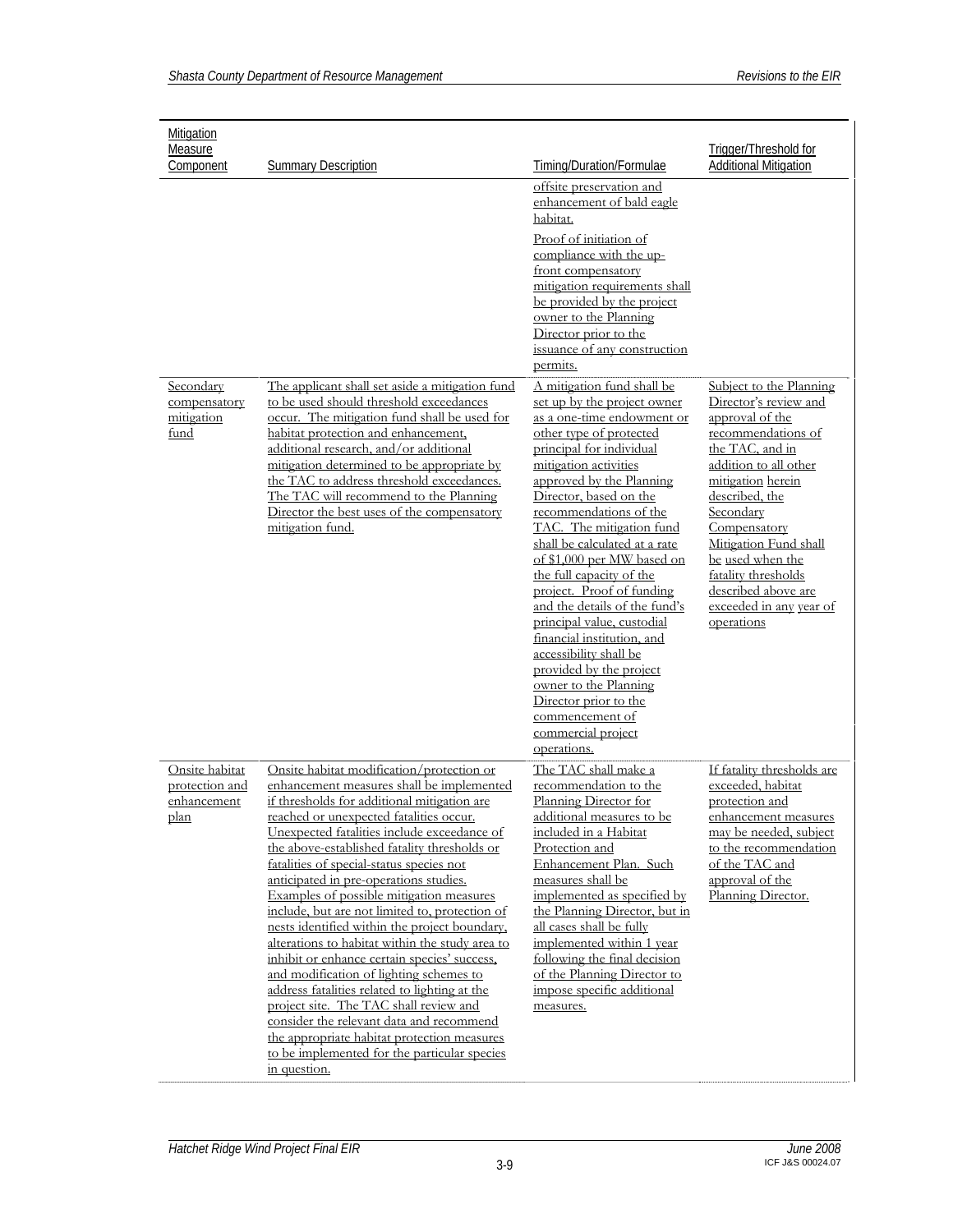| Mitigation             |                                                                                                                                                                                                                                                                                                                                                                                                                                                                                                                                                                                                                                                                                                                                                                                                                                                                                                                                                                                                                                                                 |                                                                                                                                                                                                                                                            |                                                                                                                                                                                                                                                                                                                                                                                                                                                         |
|------------------------|-----------------------------------------------------------------------------------------------------------------------------------------------------------------------------------------------------------------------------------------------------------------------------------------------------------------------------------------------------------------------------------------------------------------------------------------------------------------------------------------------------------------------------------------------------------------------------------------------------------------------------------------------------------------------------------------------------------------------------------------------------------------------------------------------------------------------------------------------------------------------------------------------------------------------------------------------------------------------------------------------------------------------------------------------------------------|------------------------------------------------------------------------------------------------------------------------------------------------------------------------------------------------------------------------------------------------------------|---------------------------------------------------------------------------------------------------------------------------------------------------------------------------------------------------------------------------------------------------------------------------------------------------------------------------------------------------------------------------------------------------------------------------------------------------------|
| Measure                |                                                                                                                                                                                                                                                                                                                                                                                                                                                                                                                                                                                                                                                                                                                                                                                                                                                                                                                                                                                                                                                                 |                                                                                                                                                                                                                                                            | Trigger/Threshold for                                                                                                                                                                                                                                                                                                                                                                                                                                   |
| Component              | <b>Summary Description</b>                                                                                                                                                                                                                                                                                                                                                                                                                                                                                                                                                                                                                                                                                                                                                                                                                                                                                                                                                                                                                                      | Timing/Duration/Formulae                                                                                                                                                                                                                                   | Additional Mitigation                                                                                                                                                                                                                                                                                                                                                                                                                                   |
| Operations<br>measures | Changes to operations shall be considered<br>only if all other mitigation approaches<br>outlined above are not effective in fully<br>mitigating the impact to a less-than-<br>significant level. Any proposed changes to<br>operations shall be subject to the approval of<br>the Planning Director and must be<br>determined to be reasonable, feasible, and<br>linked to reducing specific impacts identified<br>through the monitoring studies conducted at<br>the project. For example, operations changes<br>that may be implemented include shutdown<br>of individual turbines during times of<br>sensitivity of species known to be impacted,<br>if the TAC can determine that a particular<br>turbine location and the spinning of its blades<br>is a cause of the fatalities. Operations<br>shutdowns will be limited to individual<br>turbines where fatality thresholds are<br>consistently exceeded and to the time periods<br>in which the fatality threshold exceedances<br>occur. Shutdowns shall only be approved on<br>a month-to-month basis. | Approved on a month-to-<br>month basis and limited to<br>the time periods in which<br>the fatality threshold<br>exceedances occur.                                                                                                                         | Operational changes<br>shall only be<br>implemented if the<br>fatality threshold<br>exceedance persists and<br>cannot be mitigated to a<br>less-than-significant<br>level by the Habitat<br>Protection and<br>Enhancement Plan,<br>compensatory<br>mitigation, and<br>additional research<br>mitigation approaches<br>described above. The<br>Planning Director has<br>the ultimate approval<br>authority over any<br>changes to project<br>operations. |
| Additional<br>research | Additional research may be needed if<br>unexpected fatalities occur as a result of<br>operations. Unexpected fatalities include<br>exceedance of the above-established fatality<br>thresholds or fatalities of special-status<br>species not expected in pre-operations<br>studies. The scope of any additional studies<br>shall be limited to addressing specific<br>unexpected fatalities and the results shall be<br>used to determine appropriate additional<br>mitigation measures; the owner shall provide<br>updates to State BIOS and CNDDB records<br>within 6 months of any new information on<br>species occurrences, diversity, or migration.                                                                                                                                                                                                                                                                                                                                                                                                       | Additional research to<br>address unexpected fatalities<br>may be needed after the first<br>year of fatality monitoring.<br>The TAC may make<br>recommendations to the<br>Planning Director regarding<br>the protocols of any such<br>additional research. | If fatality thresholds are<br>exceeded, additional<br>research may be<br>necessary, subject to the<br>discretion and<br>recommendations of<br>the TAC. The Planning<br>Director shall have final<br>approval authority over<br>the protocol, timing,<br>and methodology of<br>any such additional<br>research.                                                                                                                                          |

#### **Mitigation Measure BIO-6: Monitor avian mortality rates and implement adaptive management measures, if necessary**

Following initiation of project operations, a monitoring study will be conducted to determine avian mortality rates resulting from operation of the project. The monitoring study will use standardized area searches of all turbines at the project site in accordance with published guidelines (see California Energy Commission [CEC] *Guidelines* [California Energy Commission and California Department of Fish and Game 2006]). The information will be compiled, analyzed, and documented in annual reports for a period of 5 years, and will be made available to the public for use in evaluation of future wind farm projects. If mortality rates of special-status species are determined to be below the level at which populations may be negatively affected (as defined above), no further mitigation will be required. As lead agency under CEQA, the County will coordinate closely with USFWS and the California Department of Fish and Game (DFG) to set up an adaptive monitoring program for implementation by the applicant.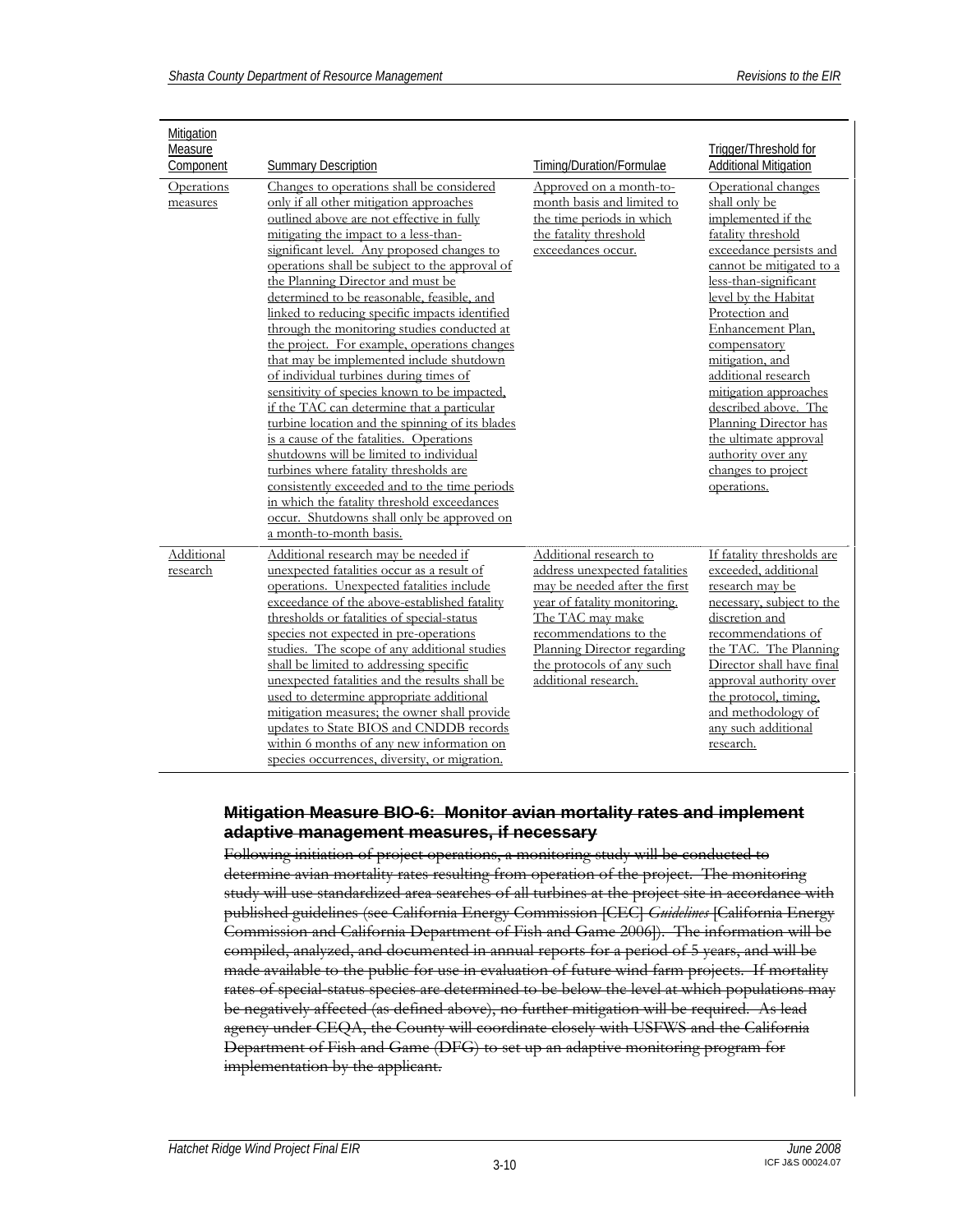If mortality rates exceed levels at which population-level effects could occur, one or more of the following adaptive management measures will be implemented at the discretion of USFWS or DFG to reduce the level of mortality to the maximum extent practicable.

 Timing restrictions on the operation of one or more turbines (time of day or seasonal shutdown). Turbines are shut down when the turbine blades are "feathered" horizontally in the wind, and the turbines stop rotating.

Permanent shutdown of one or more turbines.

Relocation of one or more turbines.

## **Page 3.4-23**

### **(Impact BIO-11)**

However, the accuracy of these estimates are confounded by several factors. The proposed project will use 2.3–2.4 MW turbines, whereas the data from other wind farms used in the analyses are from wind farms using 1.8 MW turbines. Larger turbines such as those proposed for use at Hatchet Mountain are characterized by larger and higher rotor-swept areas but lower rotation speeds (in revolutions per minute). Whether these turbine characteristics would result in lower, higher, or comparable mortality rates than traditional turbines is unknown.

In addition to the avian use studies, a radar study of nocturnal bird and bat migration using marine radar was conducted in fall 2007 (included as Appendix B of the final EIR). The results of this study provide no additional information that would alter the conclusions drawn from the diurnal avian use studies.

Due to the uncertainty associated with these estimates and the potential for unexpectedly high mortality rates, this impact is considered significant and unavoidable. Implementation of Mitigation Measure BIO-6 would reduce this impact to the maximum extent practicable.

### **Impact BIO-12: Potential direct mortality of special-status and common bat species (less than significant)**

High levels of bat mortality resulting from collision with wind turbines have been documented at some wind farms, particularly in the eastern United States (Erickson et al. 2002). Ten species of bats occur or could potentially occur in the project area (Appendix C-1), four of which is are considered a special-status species (pallid bat is a California species of special concernTable 3.4-3). Operation of the proposed project could result in the direct mortality of special-status and common bat species through collision with rotating turbine blades. To assess the magnitude of this potential impact, bat use of the project area was sampled at a single location for 78 nights between May and October 2006 using Anabat detectors (Appendix C-1).

The mean number of bat passes per detector per night was compared to existing data at five wind farms where both bat activity and mortality levels have been measured. The level of bat activity documented at the Hatchet Mountain site is much lower than at three eastern and midwestern wind farm sites, all of which had relatively high levels of bat mortality; but it is higher than at two western wind farm sites, both of which had relatively low levels of bat mortality. Because the project area is intensively managed conifer forest on a ridgetop, there is no habitat capable of supporting large concentrations of bats (i.e., communal roosting or nursery sites). The data collected on site do not indicate that substantial numbers of bats migrate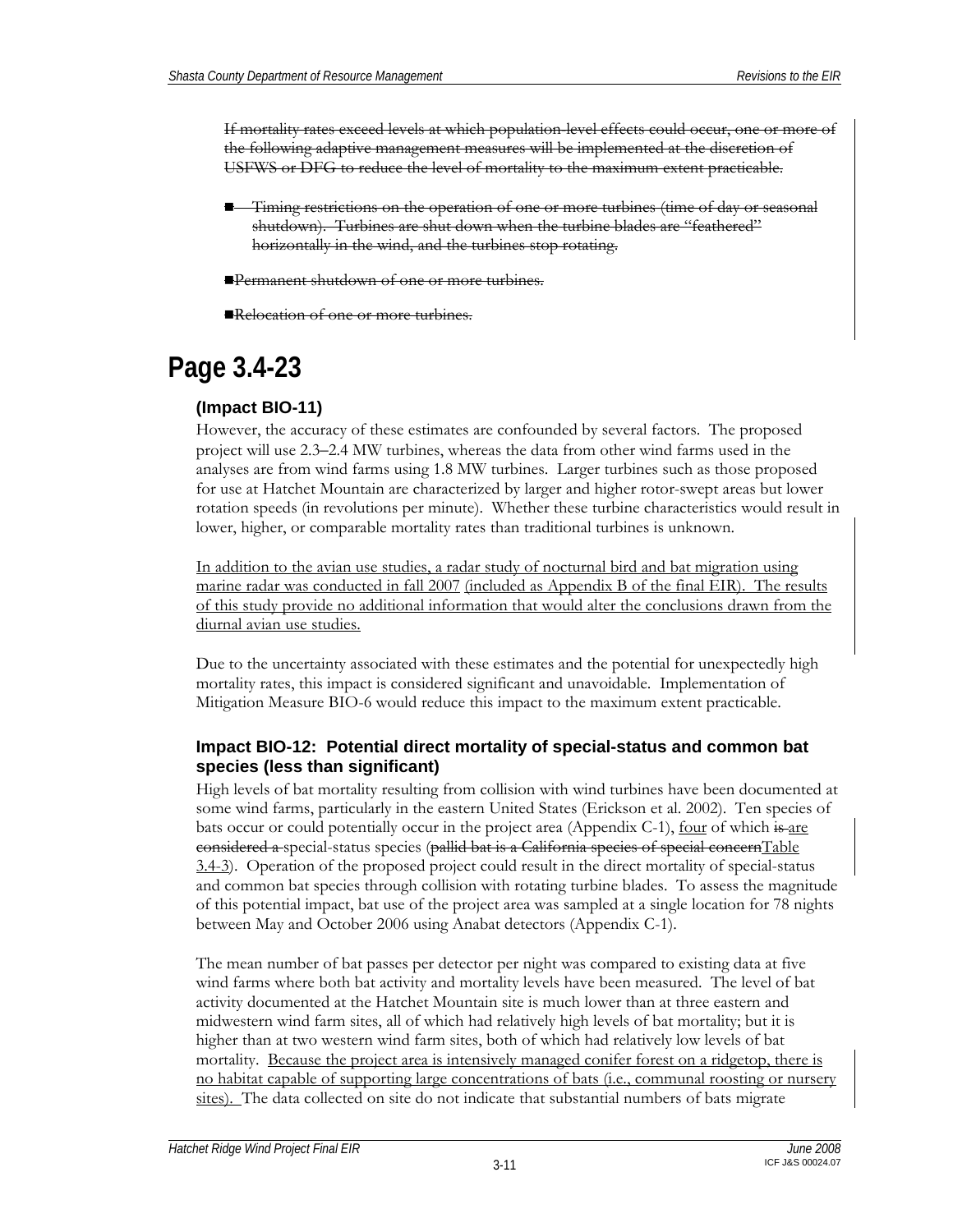through the project area, although some bat mortality is likely to occur. Therefore, this impact is considered less than significant. No mitigation is required.

### **Page 3.4-24**

### **Impact BIO-13: Potential interference with avian and bat migration corridors (less than significant)**

Significant levels of avian and bat mortality are not likely to occur unless the project area comprises a substantial portion of an established migration corridor. Avian use of Hatchet Mountain was relatively uniform, and no obvious flyways or concentration areas were observed. The majority of large birds flew perpendicular to and across the prominent ridgeline, rather than parallel with the ridge, suggesting that the ridge is not an important migratory route for diurnal migrants1. The majority of nocturnally migrating birds and bats observed during the study of nocturnal bird and bat migration were also observed moving perpendicular to the ridgeline. The data collected during the 1-year avian use study suggest that the project area is not within a major migratory pathway for diurnal migrants. The information available indicates that interference with migration corridors is unlikely; this impact is considered less than significant. No mitigation is required.

# **Section 3.5, Cultural Resources**

## **Page 3.5-11**

### **Impacts and Mitigation Measures**

### **Mitigation Measure CUL-1: Coordinate with the Pit River Tribe during project development, and prepare a detailed recordation of Hatchet Ridge– Bunchgrass Mountain**

The County and the project owner will facilitate a preconstruction meeting and field visit with the Pit River Tribe through the Tribe's chairperson and the Pit River Environmental Office to discuss locations or issues of cultural sensitivity in the proposed project area. The project owner will coordinate with the Tribe to consider ways to minimize impacts on culturally sensitive locations during construction. Additionally, the County and the applicant will coordinate with the Pit River Tribe through the Tribe's chairperson and the Pit River Environmental Office to retain a professional ethnographic consultant to undertake a detailed recordation of Hatchet Ridge–Bunchgrass Mountain as a traditional cultural property. The recordation will commence prior to construction and will include photographic documentation of pre- and postconstruction conditions on Hatchet Ridge– Bunchgrass Mountain. Additional research, particularly into ethnographer Omer C. Stewart's notes filed at the University of California, Berkeley, and interviews with Itsatawi and Madesi individuals, will also be required to complete the recordation referenced in the document. The information gathered as a result of field, interview, and research tasks will be compiled into a report, which the ethnographer will be transmitted to the Pit River Tribe. The Tribe will have the right to determine the dissemination oif the report is submitted to the California Historical Resources Information System. Detailed recordation of Hatchet Ridge–Bunchgrass Mountain in this manner will create a photographic and documentary record of the traditional cultural property resource prior to construction of the proposed